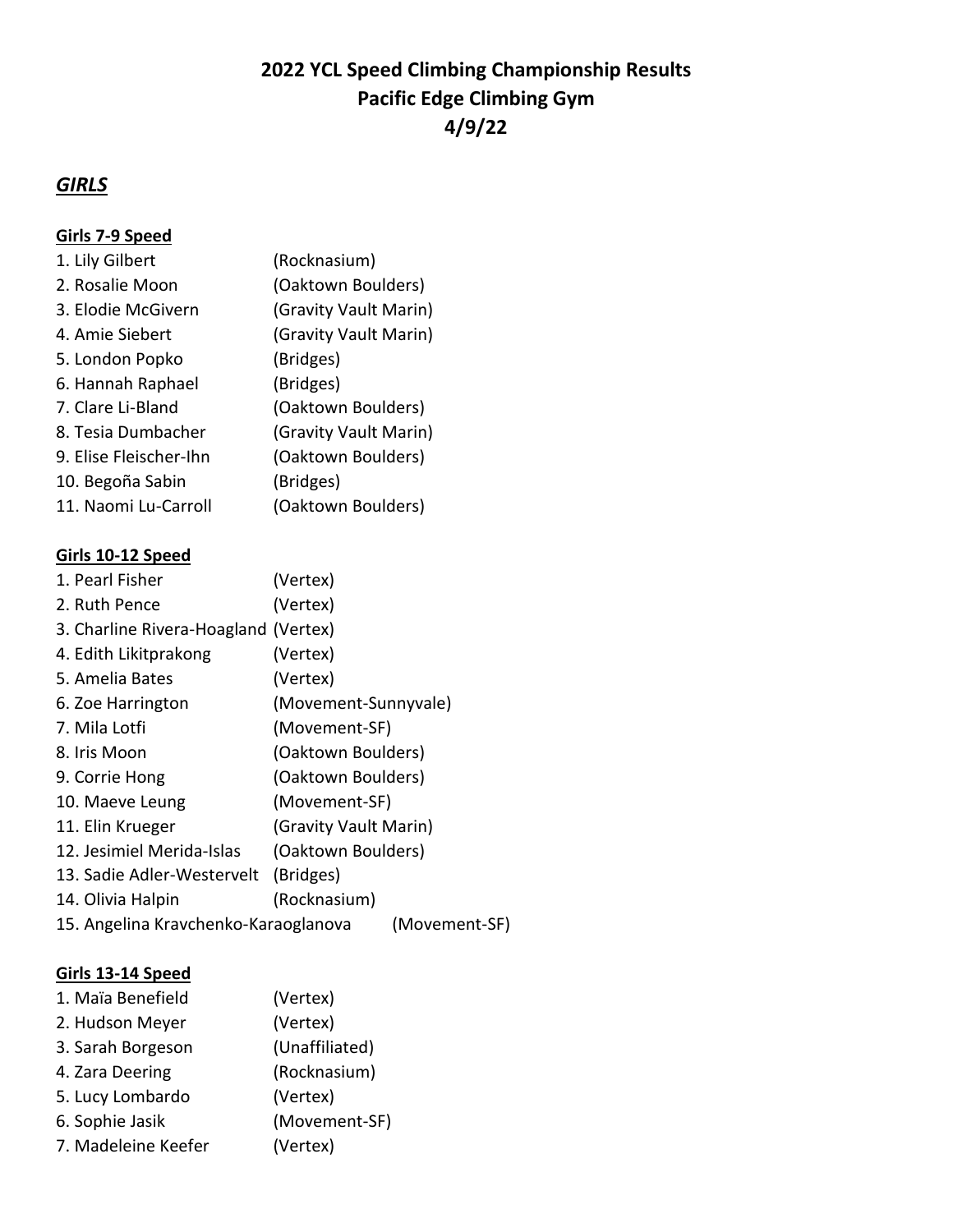| 8. Anna Bork           | (Rocknasium)          |
|------------------------|-----------------------|
| 9. Katelyn Secrest     | (Rocknasium)          |
| 10. Eden Arzi          | (Rocknasium)          |
| 11. Polly McGinness    | (Gravity Vault Marin) |
| 12. Audrey Bruns       | (Gravity Vault Marin) |
| 13. Katie McConneloug  | (Gravity Vault Marin) |
| 14. Tessa Tuatini      | (Gravity Vault Marin) |
| 15. Emma Blakeley      | (Gravity Vault Marin) |
| 16. Abigail Kroger     | (Pacific Edge)        |
| 17. Amaya Tomikawa     | (Bridges)             |
| 18. Mikenzie Langdale  | (Vertex)              |
| 19. Lalima Gluesenkamp | (Bridges)             |

# **Girls 15+ Speed**

| Girls 15+ Speed         |              |
|-------------------------|--------------|
| 1. Quin McNeil          | (Rocknasium) |
| 2. Cullen Javers        | (Rocknasium) |
| 3. Eva Xochi Barricklow | (Vertex)     |
| 4. Bailey Epperson      | (Vertex)     |
| 5. Maria Pickles        | (Rocknasium) |

# *BOYS*

## **Boys 7-9 Speed**

| 1. Augustyn Hamilton | (Bridges)          |
|----------------------|--------------------|
| 2. Nathaniel Norden  | (Oaktown Boulders) |
| 3. Charlie Iggbom    | (Oaktown Boulders) |
| 4. Mateo Marcial     | (Oaktown Boulders) |
| 5. Bridger Houser    | (Oaktown Boulders) |

### **Boys 10-12 Speed**

| 1. Cruz Lopez              | (Vertex)              |
|----------------------------|-----------------------|
| 2. Neko Fitzpatrick        | (Vertex)              |
| 3. Henry (Harry) Harper    | (Vertex)              |
| 4. Elias Righetti          | (Vertex)              |
| 5. Evan Rowland            | (Rocknasium)          |
| 6. Elijah Alborg           | (Gravity Vault Marin) |
| 7. Raphael Ponchon         | (Gravity Vault Marin) |
| 8. Zane Ahmed              | (Movement-Sunnyvale)  |
| 9. Cruz Davidson           | (Rocknasium)          |
| 10. Cormac Javers          | (Rocknasium)          |
| 11. Calvin Peters-Campbell | (Pacific Edge)        |
| 12. Kaden Traynor          | (Bridges)             |
| 13. Elias Oubkeo           | (Oaktown Boulders)    |